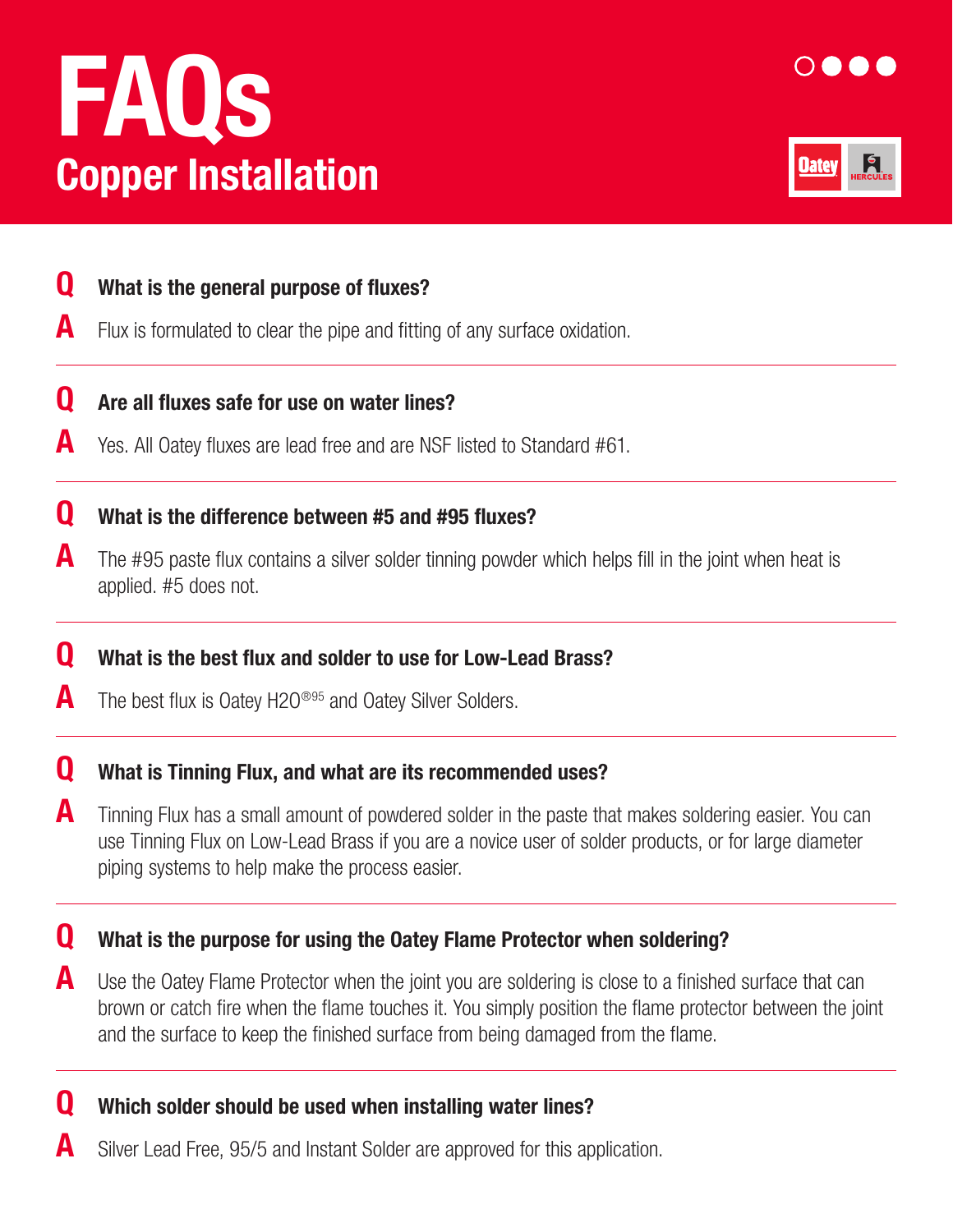# FAQs Copper Installation

 $\overline{a}$ 

 $\overline{a}$ 

 $\overline{a}$ 

 $\overline{a}$ 





## What are the melting ranges for Oatey Solders?

| Silver/Safe-Flo Lead Free | $(420^{\circ}$ F to 460°F)                | Acid Core $50/50$ (361°F to 421°F)            |  |
|---------------------------|-------------------------------------------|-----------------------------------------------|--|
| 95/5                      | $(450^{\circ}$ F to $464^{\circ}$ F)      | Acid Core $40/60$ (361°F to $460^{\circ}$ F)  |  |
| 95/5 Acid & Rosin Core    | (450°F to 464°F)                          | Rosin Core $60/40$ (361°F to 375°F)           |  |
| 50/50                     | $(361^{\circ}F \text{ to } 421^{\circ}F)$ | Rosin Core $40/60$ (361°F to $460^{\circ}$ F) |  |
| 40/60                     | $(361^{\circ}F \text{ to } 460^{\circ}F)$ |                                               |  |

| Acid Core 50/50  | $(361^{\circ}F \text{ to } 421^{\circ}F)$ |
|------------------|-------------------------------------------|
| Acid Core 40/60  | $(361^{\circ}F \text{ to } 460^{\circ}F)$ |
| Rosin Core 60/40 | $(361^{\circ}F \text{ to } 375^{\circ}F)$ |
| Rosin Core 40/60 | $(361^{\circ}F \text{ to } 460^{\circ}F)$ |

# **Q** How long can you leave flux on the pipe before soldering the joints?

 $\blacktriangle$  It is important that you never flux a pipe that will not be soldered within a 4 hour period of time. Flux is an acid and will have an etching affect if left on the pipe too long without heat and solder being applied.

**Q** What type of solder and flux are recommended to solder aluminum?

- $\blacksquare$  None. Oatey does not manufacture a solder or flux for this application.
- **Q** What type of solder and flux are recommended to solder electronics?
- A Oatey 95/5 Lead free Rosin Core Wire Solder, or Oatey Rosin Core Wire Solder.
- **Q** What type of solder and flux are recommended to solder heat ducts?
- A Oatey 95/5 Lead Free Acid Core Wire Solder, or Oatey Acid Core Wire Solder.
- **Q** What type of solder and flux are recommended when used in food grade processes?
- **A** None. Oatey does not manufacture a solder or flux for this application.
- **Q** What type of solder and flux are recommended to solder stainless steel?
- **A** None. Oatey does not manufacture a solder or flux for this application.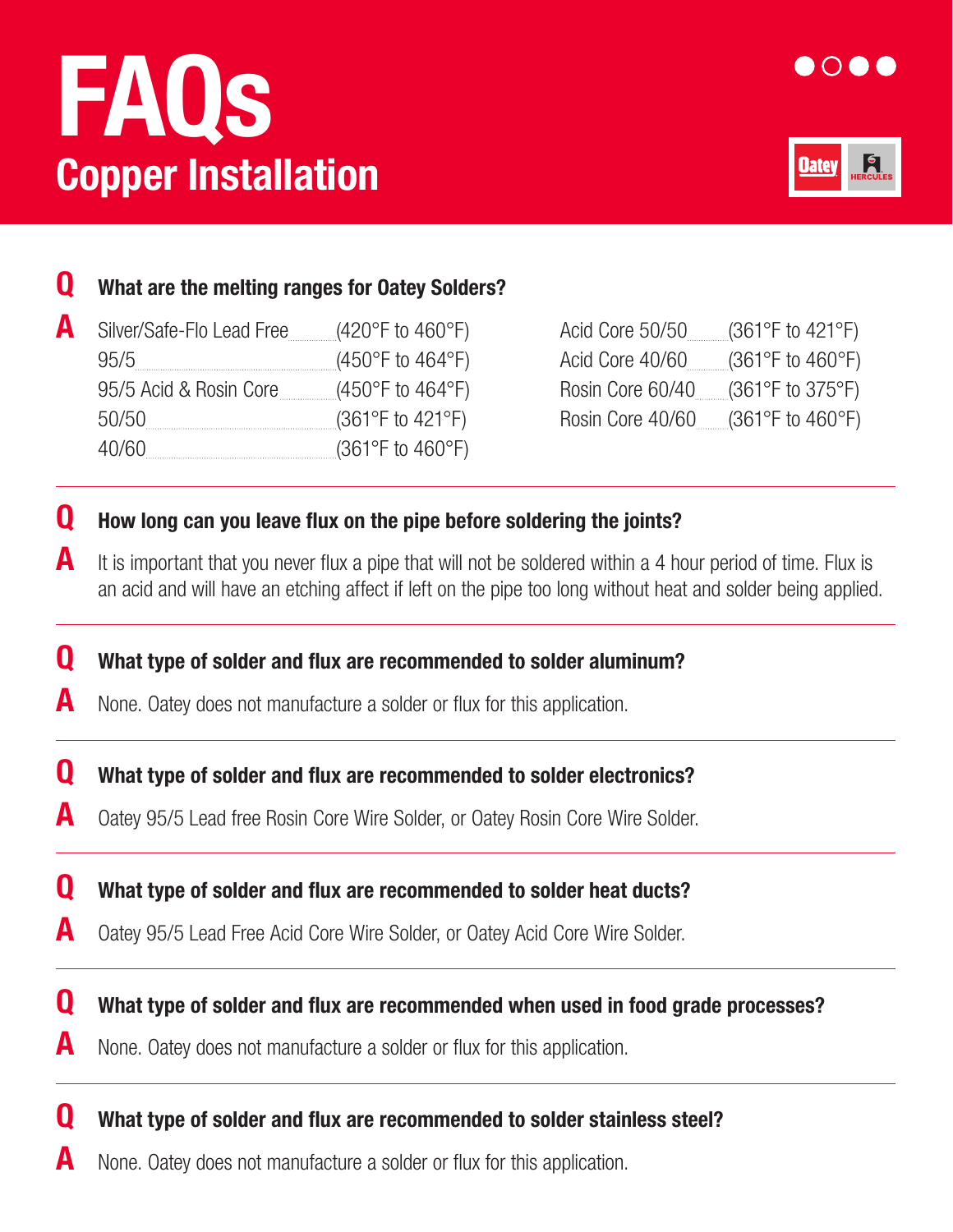# FAQs Copper Installation





## Q What is the difference between water soluble and non-soluble (petroleum base) flux?

 $\blacktriangle$  The water soluble flux is less corrosive, and self-cleans on the interior of the pipe as water flows through the lines. The water soluble flux has a narrower temperature range when heating, but it works with all solders.

## **Q** How do I flush flux out of my water lines?

 $\blacktriangle$  You will start off by getting a five gallon bucket and small electric pump with two washing machine hoses. Mix 1-one pound box of TSP (Tri-Sodium Phosphate), 16 ounces (2 cups) of bleach and hot water in the five gallon bucket. Drain enough water from your system to allow this mixture to be pumped into the water lines, and circulate throughout the system for one hour. The best location for hose connections is the hot and cold washing machine valves. Drain the system completely and repeat this process again. After the second application, you will want to flush the system out through each fixture for at least 15 minutes.

## **Q** Are fluxes corrosive?

 $\overline{\phantom{0}}$ 

 $\overline{a}$ 

 $\overline{a}$ 

 $\overline{a}$ 

 $\blacksquare$  Yes. Flux is designed as an oxidation remover and actually etches the pipe in preparation for the soldering process to be successful. This is why it is important to flush the lines when not using water soluble fluxes. Wipe excess flux off the exterior of the pipe after solder joint has been completed, and never wait more than 4 hours to solder a joint after applying any flux to the joint.

## **Q** Does Oatey have a brazing solder and flux?

- $\blacksquare$  No. Oatey does not manufacture a solder or flux for this application.
- Q What is the difference between Oatey Silver Lead Free solder and Oatey Safe-Flo solder?
- The only difference is that Safe-Flo is the retail branded version.

## **Q** How much silver is in Oatey Silver solder?

Less than 2%.